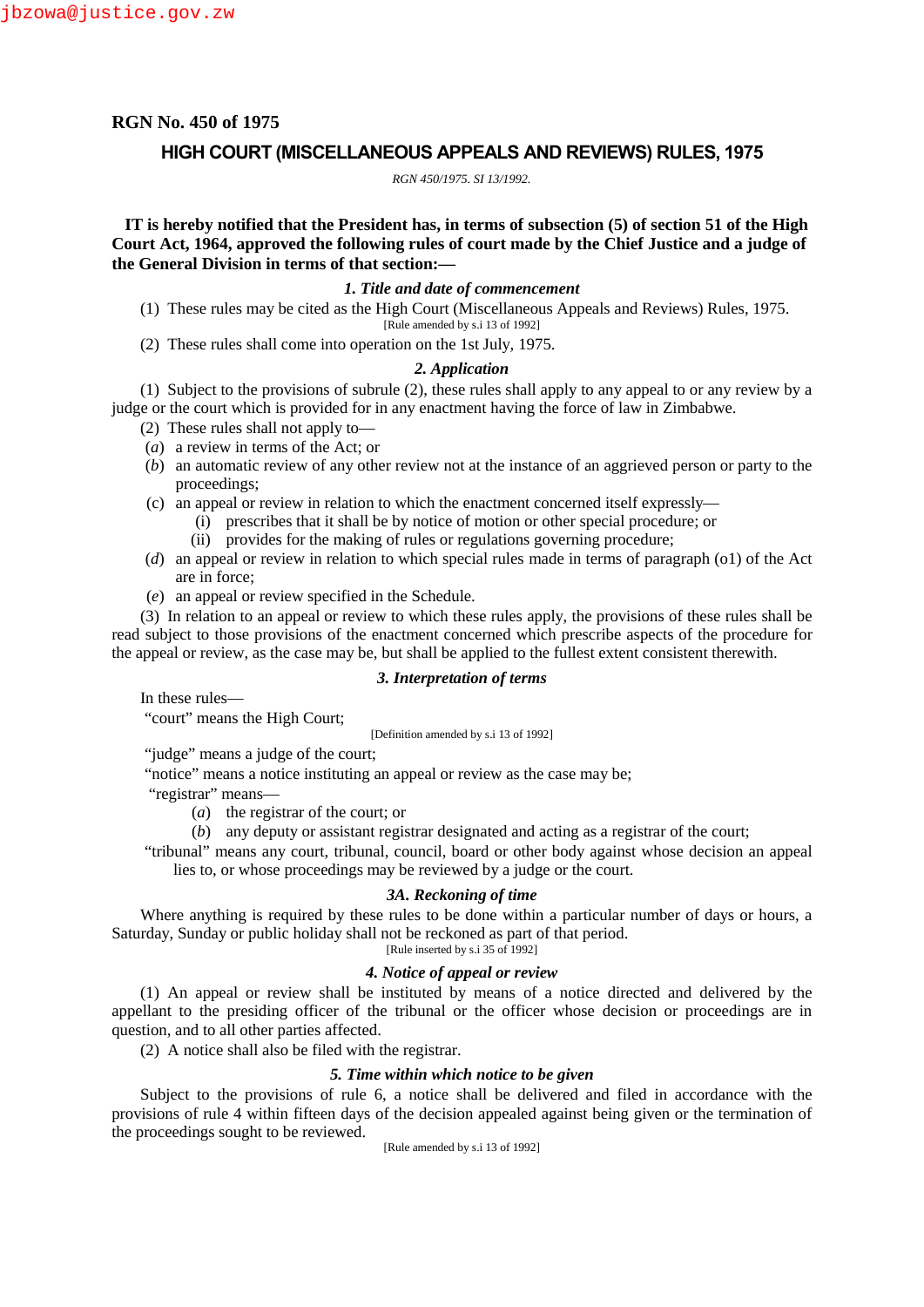## *6. Condonation of late noting of appeal*

Save where it is expressly or by necessary implication prohibited by the enactment concerned, a judge may, if special circumstances are shown, extend the time laid down, whether by rule 5 or by the enactment concerned, for instituting an appeal or review.

#### *7. Contents of notice of appeal*

(1) A notice instituting an appeal shall state—

- (*a*) the tribunal or officer whose decision is appealed against; and
- (*b*) the date on which the decision was given; and
- (*c*) the grounds of appeal; and
- (*d*) the exact nature of the relief sought; and
- (*e*) the address of the appellant or his legal representative.

(2) A notice instituting a review shall state—

- (*a*) the tribunal or officer whose proceedings are brought on review; and
- (*b*) the date on which the proceedings terminated; and
- (*c*) the grounds of review;; and
- (*d*) the exact nature of the relief sought; and
- (*e*) the address of the appellant or his legal representative.

#### *8. Reply*

(1) The tribunal or officer concerned or any other person affected thereby shall be entitled to file a reply to a notice instituting a review.

(2) A reply to a notice instituting a review shall be filed with the registrar and delivered to the other parties affected within ten days of receipt of the notice.

[Rule amended by s.i 13 of 1992]

#### *9. Record*

- (1) Within fifteen days of receipt of a notice, the tribunal or officer concerned shall—
- (*a*) if a formal record of the proceedings was kept, lodge it with the registrar;
- (*b*) if no formal record of the proceedings was kept, lodge with the registrar reasons for the decision concerned, together with all papers relating to the matter in issue.

[Rule amended by s.i 13 of 1992]

(2) Where a formal record is lodged, the provisions of Order 33, rule 260 of High Court of Zimbabwe Rules, 1971, shall, *mutatis mutandis*, apply.

(3) Where no formal record is lodged, the registrar may require to be submitted such additional copies of the papers as he deems necessary.

## *9A. Heads of argument in appeals*

(1) The registrar shall send written notification to the parties as soon as he has received the record or other papers relating to an appeal or review and, in the case of an appeal or review in which the appellant will be legally represented at the hearing, the Registrar shall call upon the legal practitioner representing the appellant or applicant, as the case may be, to file heads of argument within fifteen days after the date of such notification.

(2) Within fifteen days after being called upon to file heads of argument in terms of subrule (1), or within such longer period as a judge may for good cause allow, the legal practitioner representing the appellant or the applicant, as the case may be, shall file with the Registrar a document setting out the main heads of his argument together with a list of authorities to be cited in support of each head, and immediately thereafter shall deliver a copy to the respondent.

(3) Where the respondent will be represented by a legal practitioner at the hearing of the appeal or review, that legal practitioner shall, within ten days after receiving the heads of argument in terms of subrule (2), file with the Registrar a document setting out the main heads of his argument together with a list of authorities to be cited in support of each head, and immediately thereafter shall deliver a copy to the appellant or applicant as the case may be:

Provided that, where the appeal is set down for hearing less than fifteen days after the respondent receives the appellant's or applicant's heads of argument, the respondent shall file his heads of argument as soon as possible and in any event not later than four days before the hearing of the appeal or review.

(4) If the registrar does not receive heads of argument from the appellant's or applicant's legal practitioner within the period prescribed in subrule (2), the appeal or review shall be regarded as abandoned and shall be deemed to have been dismissed.

[Rule inserted by s.i 13 of 1992]